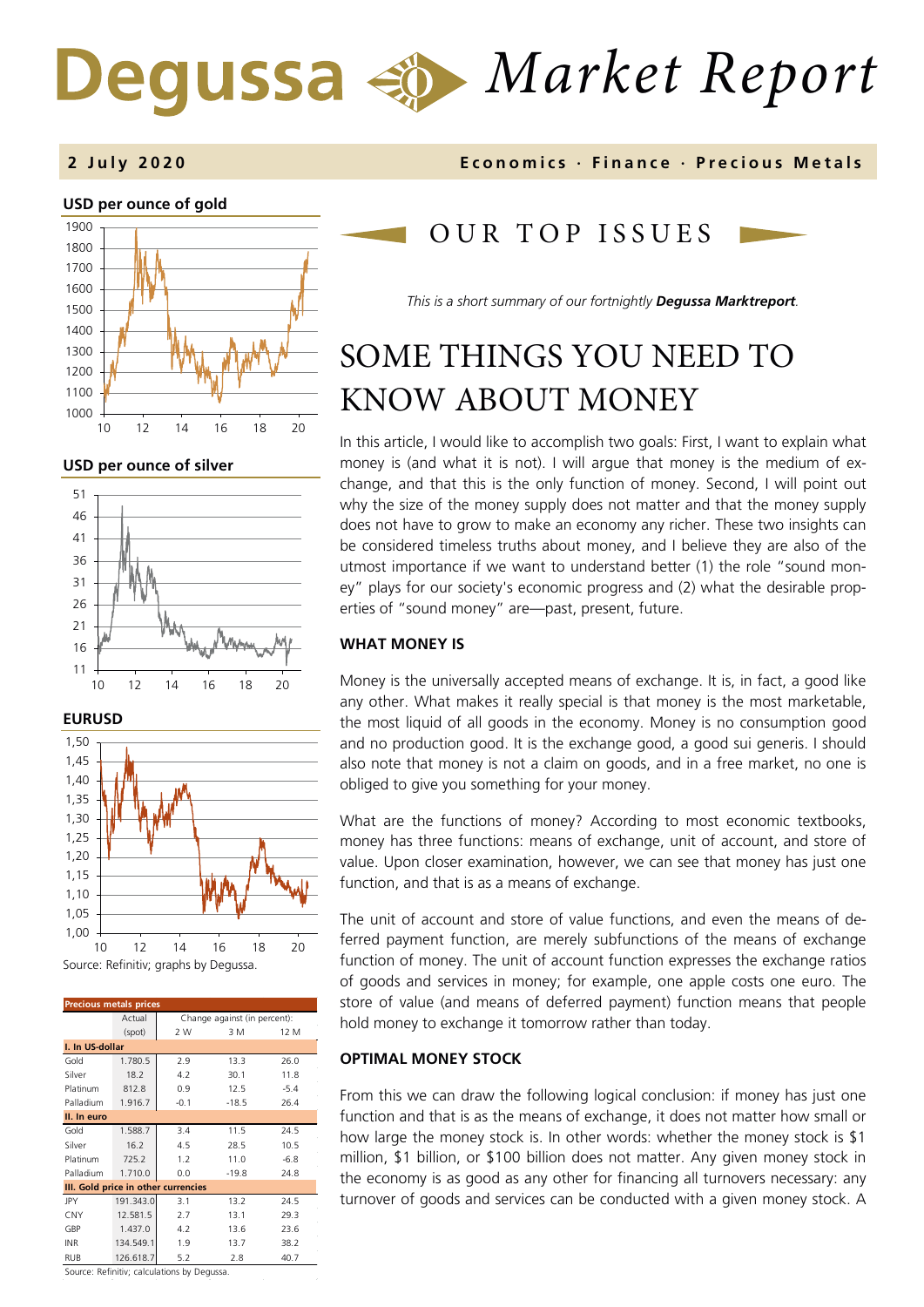#### **Precious metal prices (USD/oz) in the last 7 years**



large money stock of, say, \$10 billion would lead to high goods prices, while a small money stock of, say, \$1 billion would lead to low goods prices.

What is perhaps even more important to note in this context—and which might catch some of you by surprise—is this: no increase in the money supply can improve the monetary function of money. An increase in the money supply will merely dilute the effectiveness of each money unit in serving as a medium of exchange. In other words: a rise in the quantity of money does not confer any social benefit. It simply reduces the exchange value of the money unit.

Why? Because money is—like any other economic good—subject to the law of diminishing marginal utility. A rise in the quantity of money reduces the marginal utility of the additionally obtained money unit versus vendible items. As a result (and other things being equal), the additional money units will be exchanged against vendible items (sooner or later), thereby raising their money prices.

Now you may ask: Why is it, then, that in today's monetary regime (be it in the US, Europe, Asia, or Latin America) the money supply is increasing? This is an excellent question indeed, and I promise I will provide you with the answer toward the end of this article.

### **FREE TO CHOOSE**

Meanwhile, let me ask you a question: Would you prefer money that loses its purchasing power over time or to hold money that keeps, or even increases, its purchasing power over time?

I think that most people (who are in their right mind) would opt for money with stable purchasing power or money that gains in purchasing power. If you were to hold money that is gaining purchasing power, wouldn't that be great? Of course it would be great for you! But wait: What would happen if and when goods prices could not rise or even fall over time? Wouldn't that cause a significant problem for the economy as a whole?

Let us assume that people opt for money whose supply is constant. (You may think of people using bitcoin as money; the total amount of bitcoin is a constant 21 million units.) An increase in the economy's output would then lead (other things being equal) to deflation in goods prices. Wouldn't the economy fall off the cliff? Wouldn't firms' profits be destroyed? Wouldn't consumers stop consuming? The answer to all these questions is no.

A firm's profit is simply the spread between revenue and costs. In an economy where the prices of goods go up (which is the case in today's inflation regime), the successful entrepreneur has to make sure that revenues rise faster than costs. Likewise, in an economy where there is price deflation, the firm has to make sure that its costs fall faster than its revenues. A firm that produces goods and services in accordance with market demand can flourish in a price inflation as well as price deflation regime.

#### **TIME PREFERENCE**

What would price deflation do to consumer demand? Wouldn't people refrain from buying goods today, as they can expect to buy them at lower prices in the future? The answer is no, we cannot come to such a conclusion. First of all,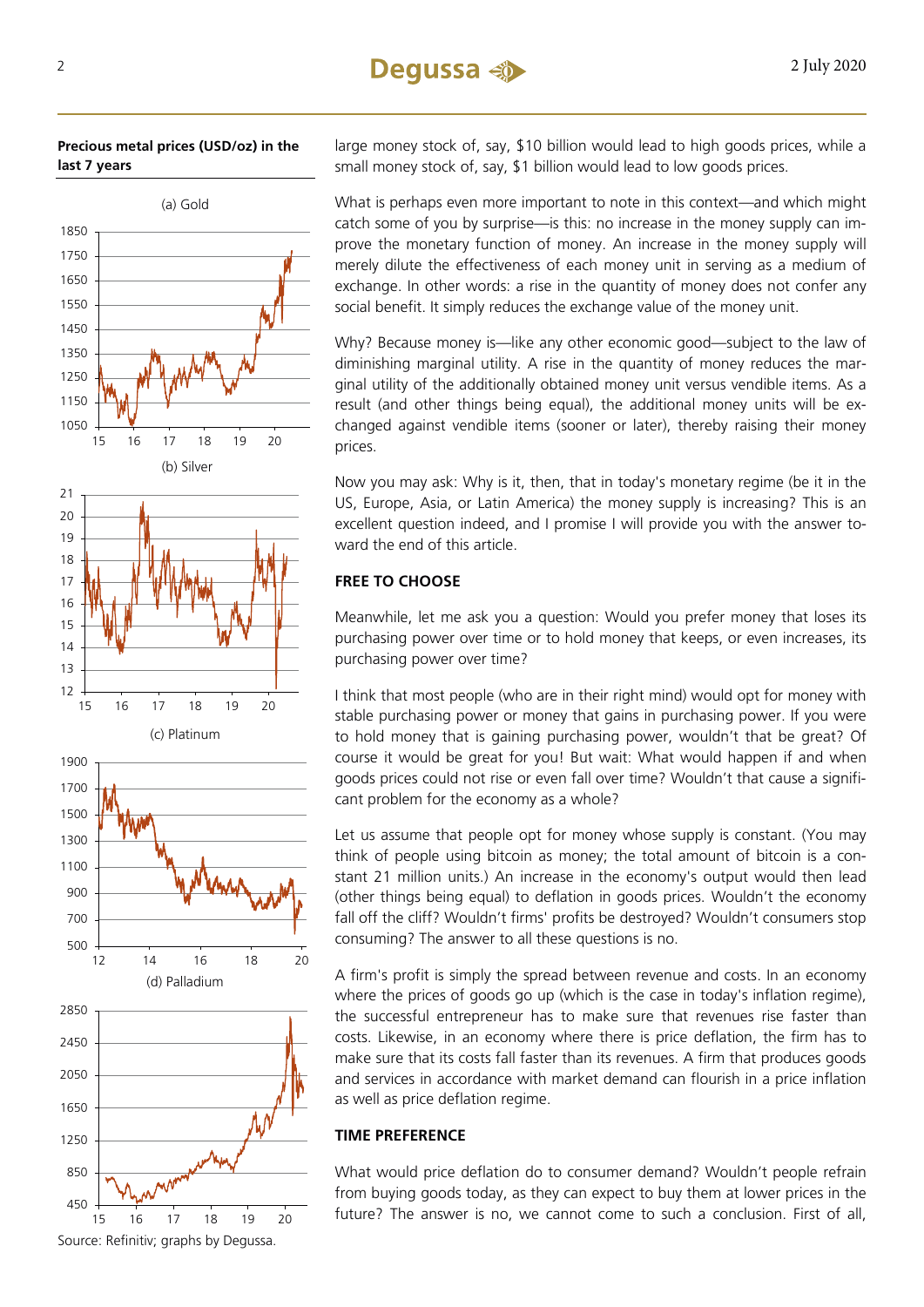there are goods and services the consumption of which cannot be postponed. Think of food, clothes, shelter, etc.

What is more, there is a phenomenon in the field of human action that is called time preference. Time preference means that people value a good available today higher than the same good (under same conditions) at a later point in time. The manifestation of time preference is the originary interest rate: it represents the value discount a future good suffers vis-a-vis a present good. Time preference and the originary interest rate are always positive and can never disappear, as they are categories of human action.

I would like to illustrate what time preference means for people's demand with a simple example. Imagine a car costs \$50,000 today and \$40,000 in a year. Whether people will buy today or postpone their purchase depends on the marginal utility. Of course, the marginal utility of buying the car for \$40,000 ranks higher on people's value scale than paying \$50,000 for the car. But when it comes to making the decision of buying now or buying later, people will compare the discounted marginal utility of purchasing the good for \$40,000 a year from now against the marginal utility of buying it for \$50,000 today. If the discounted marginal utility of buying the car for \$40,000 in a year is lower than the marginal utility of buying at \$50,000 now, people will buy now. If it is higher, they will postpone their purchases.

Everyone will use their individual time preference rate for discounting the marginal utility of buying the car in a year for \$40,000. As people's time preference rate can never be zero, let alone become negative, we cannot conclude that they will delay their purchases only because of lower goods prices in the future. In fact, it all depends on people's time preference. If their time preference is high, people will tend to buy today; if it is low, they will tend to postpone their purchases.

What this example should tell us is that there will be nothing wrong if and when goods prices decline (rather than rise) over time. For this would not mean that demand would dry up, that the economy would literally vanish into a black hole. In fact, this is a misleading, false idea. There is no economic reason to think that the economy wouldn't prosper if the prices of goods declined over time. In fact, the prices of goods do not have to rise to make an economy grow. There is no economic reason why you should believe that the money supply has to rise over time to make an economy wealthier.

#### **CREDIT MARKETS**

But what about credit markets if the prices of goods decline, you may ask?

If, for instance, prices fall by 3 percent per year, the purchasing power of money increases by 3 percent. In this case, I would not exchange my money for a T-bill that yields only, say, 2 percent per year. To make me part with my money a borrower would have to offer a return on the investment that is higher than the increase in the purchasing power of money. Market credit interest rates would approach zero in nominal terms: the price component would become negative, corresponding (grosso modo) with the positive real interest rate component.

It may well be that under such conditions, credit would become more expensive when compared with today's fiat money world. Firms would fund their expenditures by retaining earnings and by rights issues—rather than taking on new debt, and people would put a higher portion of their savings in company stocks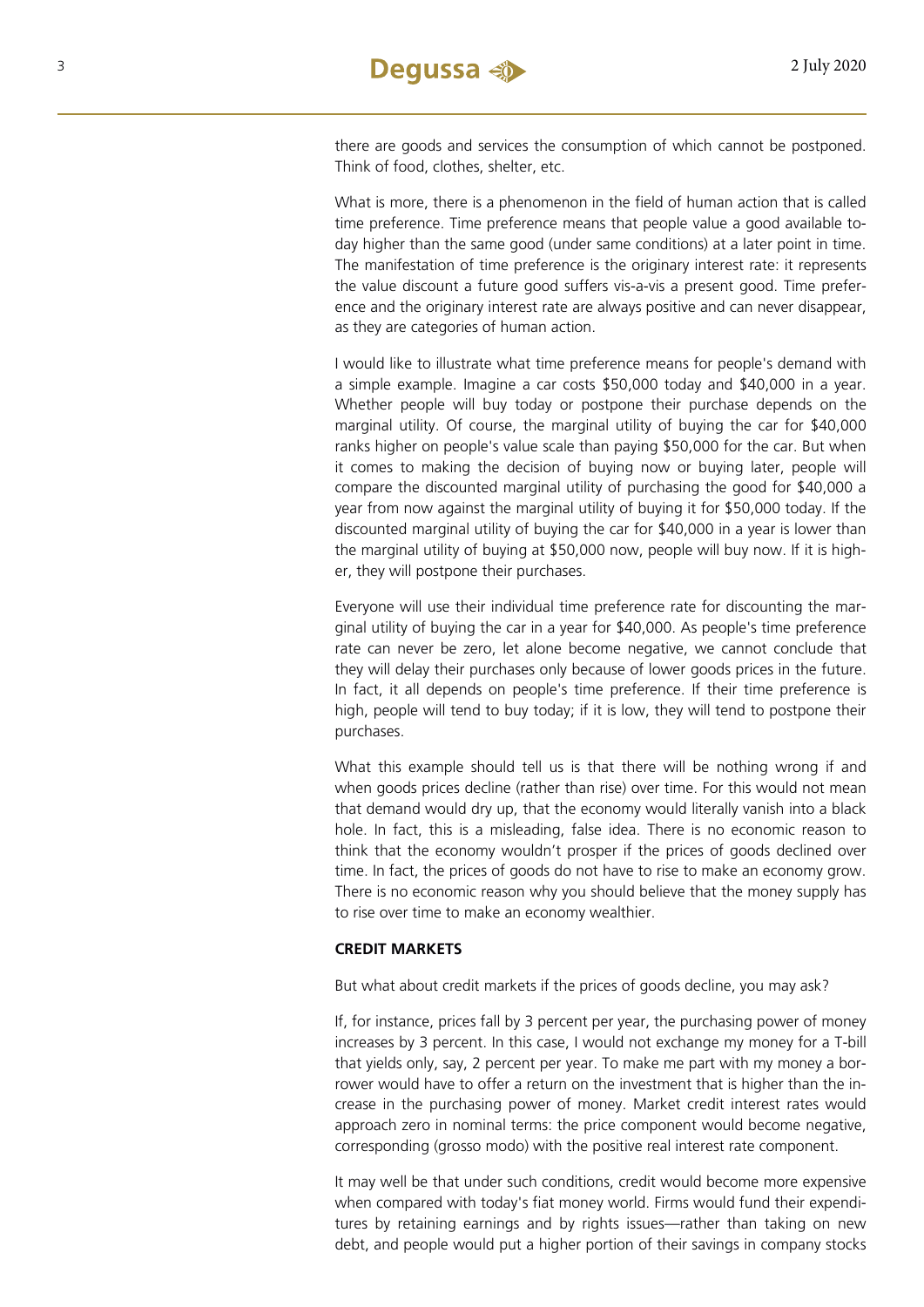

than in bonds. In a world of goods price deflation, the credit market can be expected to function without any problems.

But credit markets would not be as inflated as they have become in today's fiat money regime.

#### **TODAY'S FIAT MONEY REGIME**

What do I mean when I mention fiat money? Fiat money has basically three characteristics:

(1) It is money monopolized by the state.

(2) State-sponsored central banks, in close cooperation with commercial banks, issue it through credit expansion; it is money production "out of thin air," so to speak.

(3) It is dematerialized money; it consists of colourful paper tickets and bits and bytes on computer hard drives.

The US dollar, the euro, the Chinese renminbi, the Japanese yen, and the Swiss franc are all fiat monies. Fiat money is by no means harmless. In fact, it has farreaching and seriously damaging economic and societal consequences, effects that extend beyond what most people would imagine. Fiat money is inflationary: it benefits a few at the expense of many others; it causes boom-and-bust cycles; it leads to overindebtedness. Fiat money corrupts society's morals, and most likely will ultimately end in a depression on a grand scale.

The issuance of fiat money stealthily shifts resources out of the hands of the many, and it puts them in the hands of the government and its beneficiaries the banking and financial industry, big business, government employees, recipients of government contracts, to name a few.

The state's monopoly over fiat money production allows it to increase its financial power immensely, making its expansion possible at the expense of consumers and entrepreneurs' freedom and liberty. It is by no means an exaggeration to say that fiat money paves the way toward the deep state, and ultimately toward a totalitarian state.

So here we have arrived at an answer to the question I raised earlier: a fiat money system has been established for benefiting some at the expense of many others, especially the state and its beneficiaries.

#### **PRIVILEGING FIAT MONEY**

You should not fall victim to the belief that the widespread use of fiat money testifies to its voluntary acceptance on the part of money users. In a world where governments have monopolized money production, currency competition is suppressed and people are effectively coerced into using fiat money for two reasons.

First, governments have established legal tender laws, which effectively privilege the use of the government's fiat money over alternative media of exchange.

Second, governments have imposed capital gains taxes and/or value-added taxes on goods that might compete with fiat money, such as gold, silver, or crypto units, making them uncompetitive in comparison with using fiat money.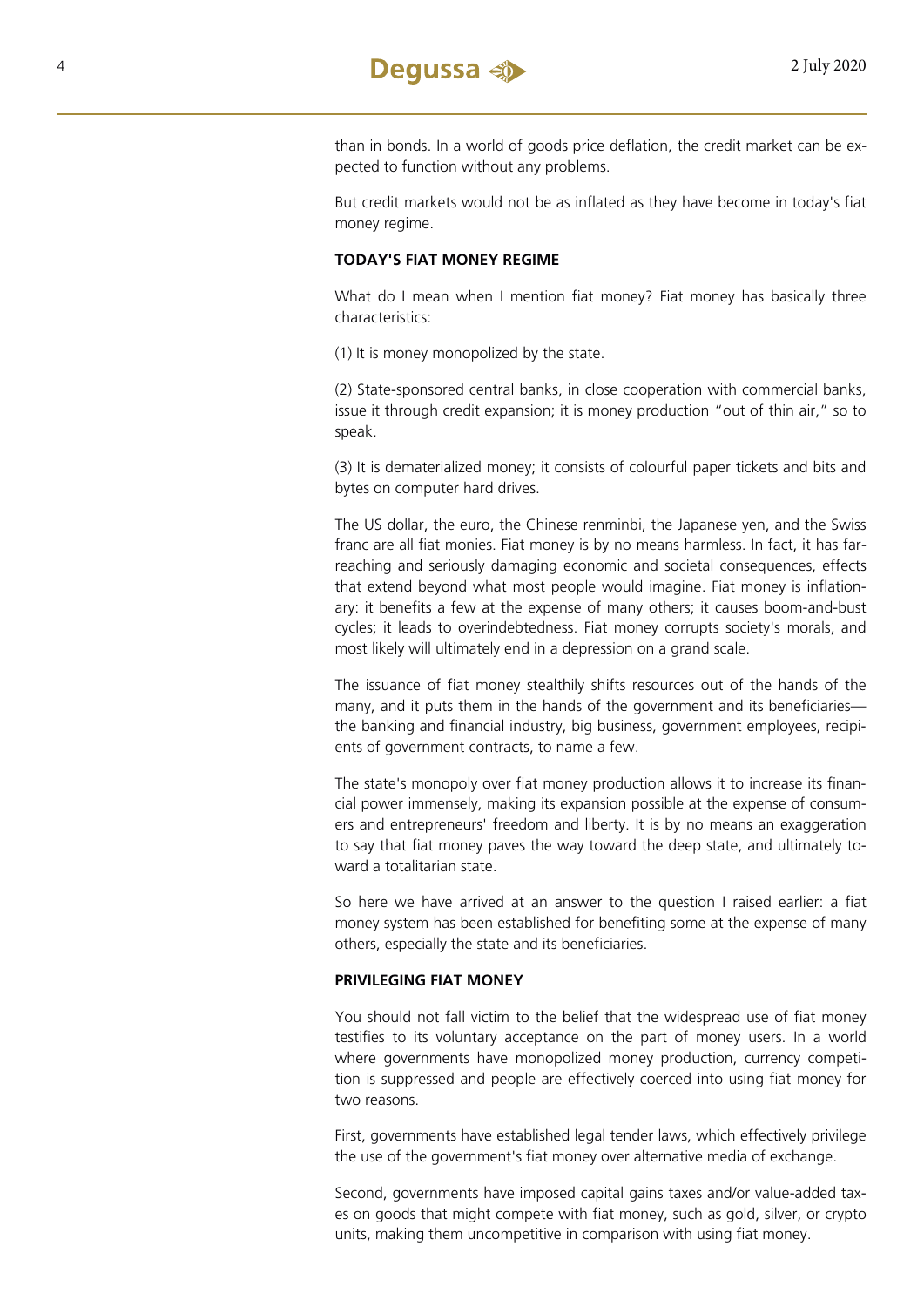#### **A FREE MARKET IN MONEY**

In view of the severe economic and ethical defects of governments' fiat currencies, however, there are good reasons for making a case for a free market in money.

In a free market in money, people would have full freedom to choose the kind of money they wish to hold, and people would also have the freedom to offer goods that others may want to demand as money. In a free market in money, it will be the demand for money that will decide what money is. And we should have little doubt that people would most likely demand "sound money"—that is, money that preserves its purchasing power fairly well over time.

What kind of money would be chosen in a free market? Mr. Miller would opt for "something" as money that is accepted as a means of exchange by, say, his baker. The baker, in turn, would willingly accept "something" that he thinks his cobbler will accept as a means of exchange. In other words: people will go for the good that has the highest marketability, the highest liquidity of all goods.

And we tend to know which (physical) properties such a good must have: it must be scarce, homogenous, durable, transportable, mintable, divisible, and it must represent a relatively high exchange value per unit. This explains very well why, in the past at least, people have decided to use precious metals, especially gold and silver, as money when they have been free to choose.

The message I would like to hammer home is that there is no reason to fear that a free market in money wouldn't work. In fact, it can be expected to work just great—like any other free market, such as, for instance, the free market for sports shoes, books, music, cars, and mobile phones. In other words: a free market in money would provide the best possible money at the lowest cost.

#### **TOWARD "MONETARY ENLIGHTENMENT"**

So far, I have outlined some timeless truths about money. Money is indispensable to a modern economy, for it serves as the means of economic calculation. Without money, we could not sustain the kind of division of labor and, as a result, economic prosperity which has been built up over time.

The critical question is whether in the age of digital transformation new technologies can be taken advantage of for bringing about better money, sound money. I am quite optimistic that the chances are there. The latest developments in markets for crypto units are certainly promising—especially so because they signify that people have gone out searching for better money. Also, the many entrepreneurial attempts to digitize the world's premier currency, its ultimate means of payment, namely, gold, have made exciting progress.

But while technological progress provides excellent opportunities for improving our money, it might not prove to be sufficient, as governments and their central banks do their best to prevent a free market in money. And they are powerful defenders of their monopoly status. For instance, central banks are considering issuing "central bank digital currencies." If and when this "innovation" is put into practice, monetary authorities will tighten their grip on the money and credit system and on monetary developments even further. In fact, there is the acute danger that the growing power of central banks over monetary affairs, if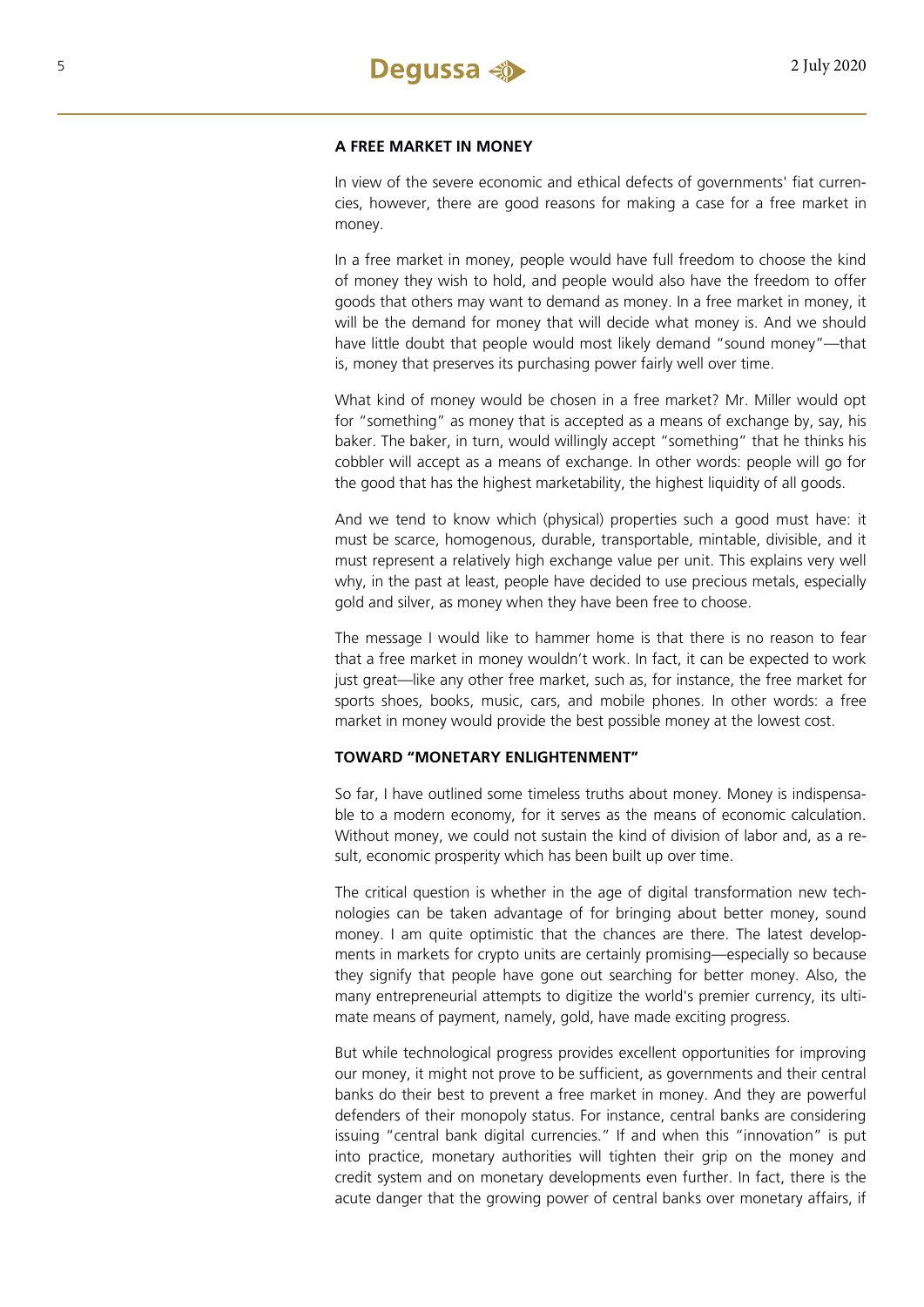not stopped and rolled back, will ultimately bulldoze what is left of the free society and the free market system.

So what is really needed is monetary enlightenment—familiarizing people with time-tested and timeless truths about the nature of money. The people need to be informed that there is better money for them, and they need to be encouraged to demand sound money—money that serves their needs better than governments' fiat currencies. And once people realize that they will be better off with free market money, chances to end legal tender laws, tax burdens imposed on potential money candidates, and government's monopolization of money will arise.

Sound economics reveals that people would enjoy more freedom and greater prosperity with a means of payment that they are allowed to establish in the free market. So there is good reason to call for a free market in money—to give people the freedom to choose which kind of money they would like to use precious metals, cryptocurrencies, or whatever.

I hope that this article succeeds in making a contribution to monetary enlightenment.

*This article has been published by the Ludwig von Mises Institute on 1 July 2020.*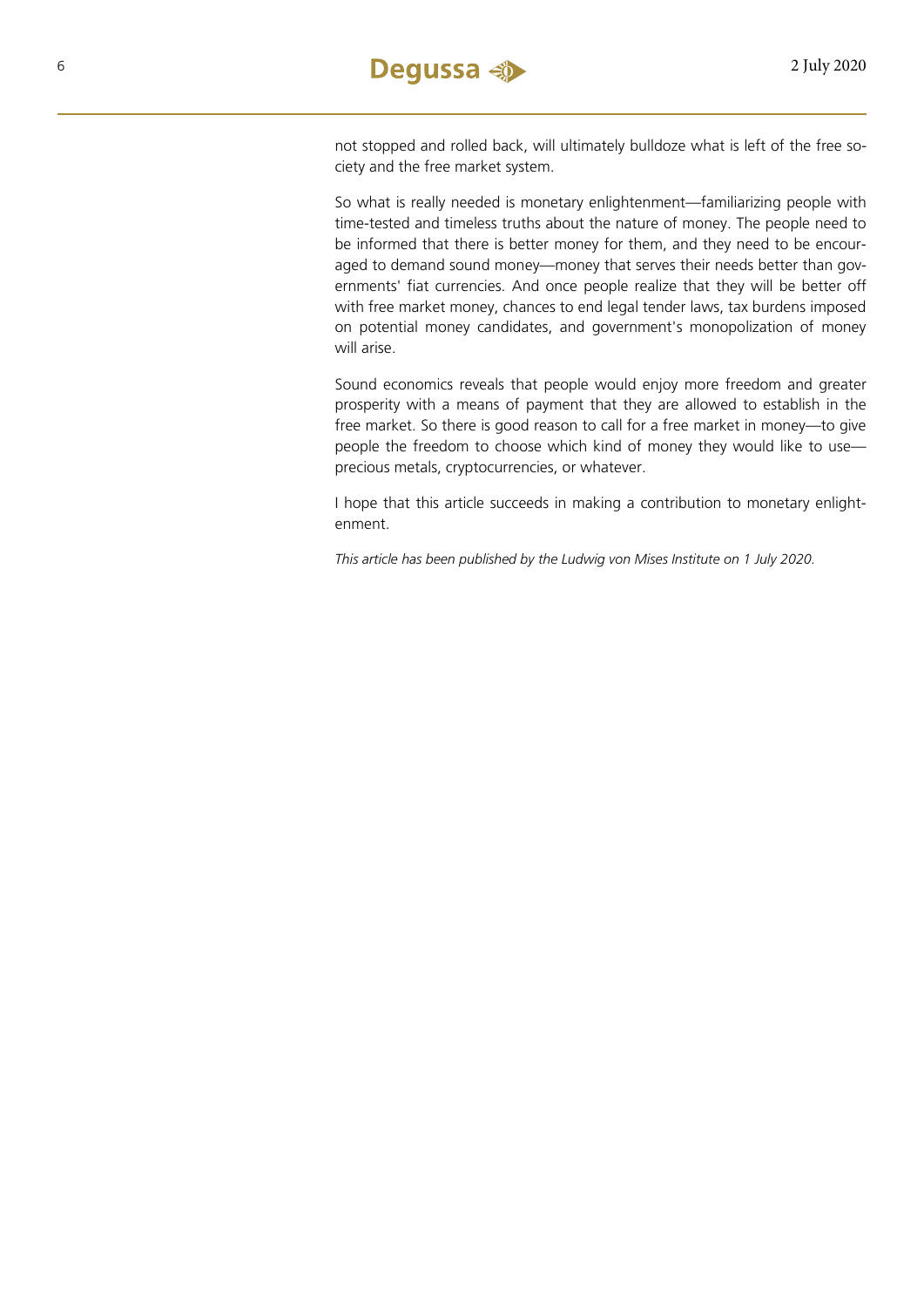# PRECIOUS METALS PRICES

**In US-Dollar per ounce**

|                          | Gold   |        | <b>Silver</b> |      | Platinum |      | Palladium |             |
|--------------------------|--------|--------|---------------|------|----------|------|-----------|-------------|
| I. Actual                | 1779.8 |        | 18.2          |      | 811.4    |      | 1916.8    |             |
| II. Gliding averages     |        |        |               |      |          |      |           |             |
| 10 days                  |        | 1758.7 | 17.8          |      | 812.8    |      | 1893.7    |             |
| 20 days                  |        | 1736.4 | 17.7          |      | 819.1    |      | 1918.0    |             |
| 50 days                  |        | 1725.2 | 16.8          |      | 802.1    |      | 1916.3    |             |
| 100 days                 |        | 1673.5 | 16.2          |      | 804.2    |      | 2082.5    |             |
| 200 days                 | 1590.1 |        | 16.9          |      | 867.6    |      | 2006.7    |             |
|                          |        |        |               |      |          |      |           |             |
| III. Estimates, end 2020 | 2040   |        | 25            |      | 1256     |      | 1536      |             |
| (1)                      |        | 15     |               | 37   |          | 55   |           | $-20$       |
| <b>Band width</b>        | Low    | High   | Low           | High | Low      | High | Low       | High        |
|                          | 1710   | 2230   | 19.8          | 28.8 | 1020     | 1492 | 1300      | 1772        |
| (1)                      | $-4$   | 25     | 9             | 59   | 26       | 84   | $-32$     | $\text{-}8$ |
| V. Annual averages       |        |        |               |      |          |      |           |             |
| 2017                     | 1253   |        | 17.1          |      | 947      |      | 857       |             |
| 2018                     | 1268   |        | 15.8          |      | 880      |      | 1019      |             |
| 2019                     | 1382   |        | 16.1          |      | 862      |      | 1511      |             |

#### **In Euro per ounce**

|                                            | Gold<br><b>Silver</b>        |                    |                   | Platinum           | Palladium         |                    |                      |                      |
|--------------------------------------------|------------------------------|--------------------|-------------------|--------------------|-------------------|--------------------|----------------------|----------------------|
| I. Actual                                  | 1588.7                       |                    | 16.2              |                    | 724.3             |                    | 1710.9               |                      |
| II. Gliding averages                       |                              |                    |                   |                    |                   |                    |                      |                      |
| 10 days                                    | 1565.0                       |                    |                   | 15.8               |                   | 723.3              |                      | 1685.1               |
| 20 days                                    | 1540.8                       |                    | 15.7              |                    | 726.7             |                    | 1701.8               |                      |
| 50 days                                    | 1561.0                       |                    | 15.1              |                    | 725.5             |                    | 1733.9               |                      |
| 100 days                                   | 1521.2                       |                    | 14.8              |                    | 730.9             |                    | 1893.5               |                      |
| 200 days                                   | 1441.3                       |                    | 15.3              |                    | 786.0             |                    | 1819.1               |                      |
| III. Estimates, end 2020<br>(1)            | 1910<br>20                   |                    | 23<br>44          |                    | 1180<br>63        |                    | 1440<br>$-16$        |                      |
| <b>Band width</b><br>(1)                   | Low<br>1600<br>$\mathcal{I}$ | High<br>2090<br>32 | Low<br>18.6<br>15 | High<br>27.1<br>67 | Low<br>950<br>31  | High<br>1400<br>93 | Low<br>1220<br>$-29$ | High<br>1660<br>$-3$ |
| V. Annual averages<br>2017<br>2018<br>2019 | 1116<br>1072<br>1235         |                    | 15<br>13<br>14    |                    | 844<br>743<br>770 |                    | 760<br>863<br>1350   |                      |

Source: Thomson Financial; calculations and estimates Degussa. Numbers are rounded.

 $(1)$  On the basis of actual prices.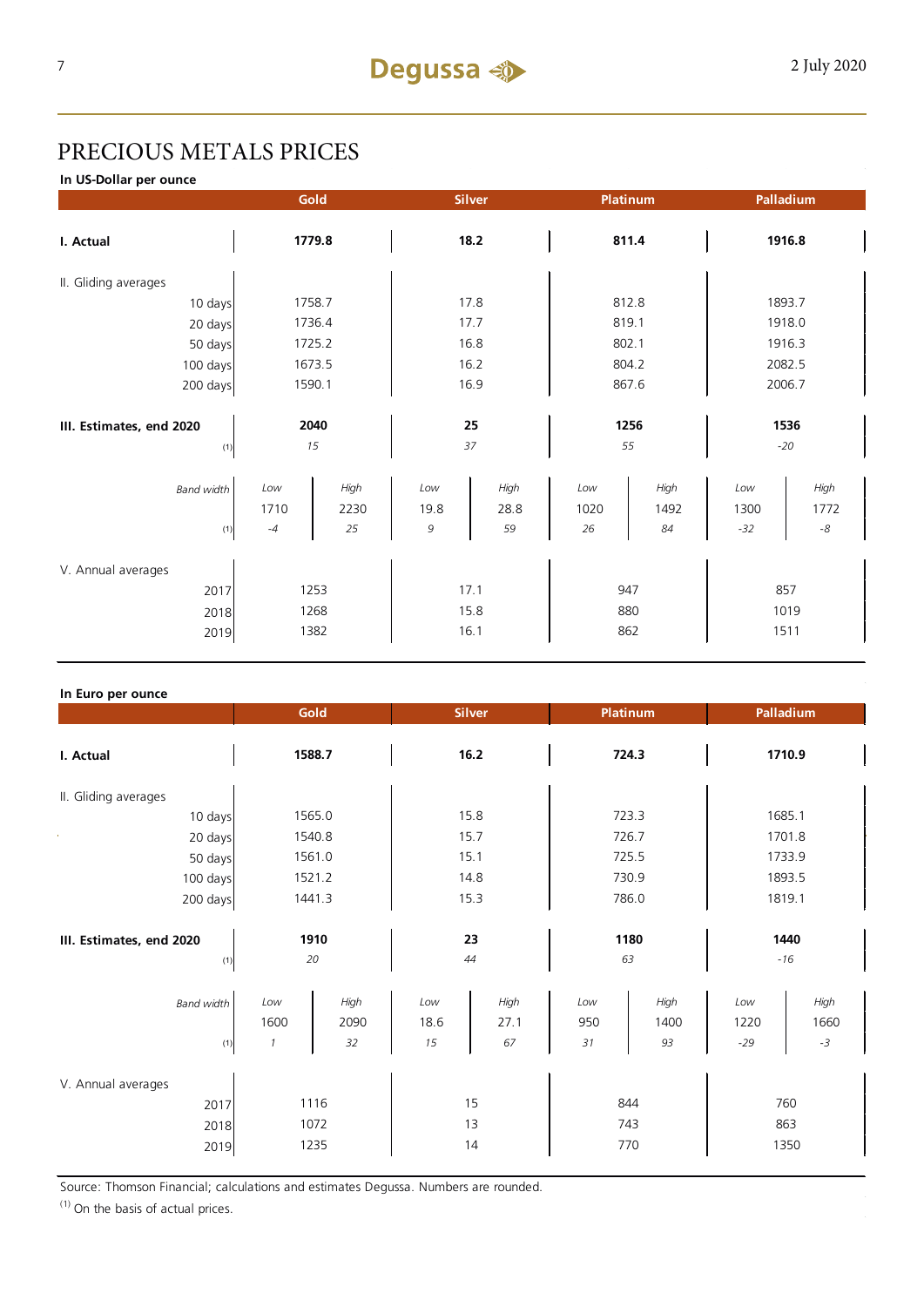### BITCOIN, PERFORMANCE OF VARIOUS ASSET CLASSES

#### **Bitcoin in US dollars**



#### **Performance of stocks, commodities, FX and bonds**

(a) In national currencies (b) In euro



US gov't US gov' Euro gov't Euro gov' UK gov't UK gov' Japan gov't Japan gov'

|                   | -80     | $-60 - 40$ | $-20$  | 0 | 20  | 40   | 60 |
|-------------------|---------|------------|--------|---|-----|------|----|
|                   |         |            |        |   |     |      |    |
| S&P 500           |         |            | $-4,0$ |   |     |      |    |
| Nasdag            |         |            |        |   |     | 12,1 |    |
| Euro STOXX 50     |         | $-12,9$    |        |   |     |      |    |
| <b>FTSE 100</b>   |         | $-26,3$    |        |   |     |      |    |
| <b>DAX</b>        |         |            | $-8,6$ |   |     |      |    |
| Swiss MI          |         |            | $-3,6$ |   |     |      |    |
| Nikkei            |         |            | $-8,3$ |   |     |      |    |
| Hang Seng         |         | $-14,6$    |        |   |     |      |    |
| Bovespa           | $-53,6$ |            |        |   |     |      |    |
| Russia            |         | $-24,7$    |        |   |     |      |    |
| CRB Index         |         | $-25,4$    |        |   |     |      |    |
| Gold              |         |            |        |   |     | 17,4 |    |
| Silver            |         |            |        |   | 2,2 |      |    |
| Crude oil         |         | $-30,5$    |        |   |     |      |    |
| <b>EURUSD</b>     |         |            | 0,0    |   |     |      |    |
| <b>EURJPY</b>     |         |            | $-1,2$ |   |     |      |    |
| <b>EURGBP</b>     |         |            |        |   | 7,0 |      |    |
| <b>EURCHF</b>     |         |            | $-2,1$ |   |     |      |    |
| <b>USDCAD</b>     |         |            |        |   | 4,6 |      |    |
| <b>USDGBP</b>     |         |            | $-6,6$ |   |     |      |    |
| <b>USDJPY</b>     |         |            | $-1,1$ |   |     |      |    |
| bond 7 - 10 yrs   |         |            |        |   |     | 11,4 |    |
| t bond 1 - 3 yrs  |         |            |        |   | 3,0 |      |    |
| bond 7 - 10 yrs   |         |            |        |   | 1,7 |      |    |
| t bond 1 - 3 yrs  |         |            | $-0,2$ |   |     |      |    |
| bond $7 - 10$ yrs |         |            | $-2,8$ |   |     |      |    |
| t bond 1 - 3 yrs  |         |            | $-6,1$ |   |     |      |    |
| bond 7 - 10 yrs   |         |            |        |   | 1,0 |      |    |
| t bond 1 - 3 yrs  |         |            |        |   | 1,1 |      |    |

Source: Refinitiv; calculations by Degussa.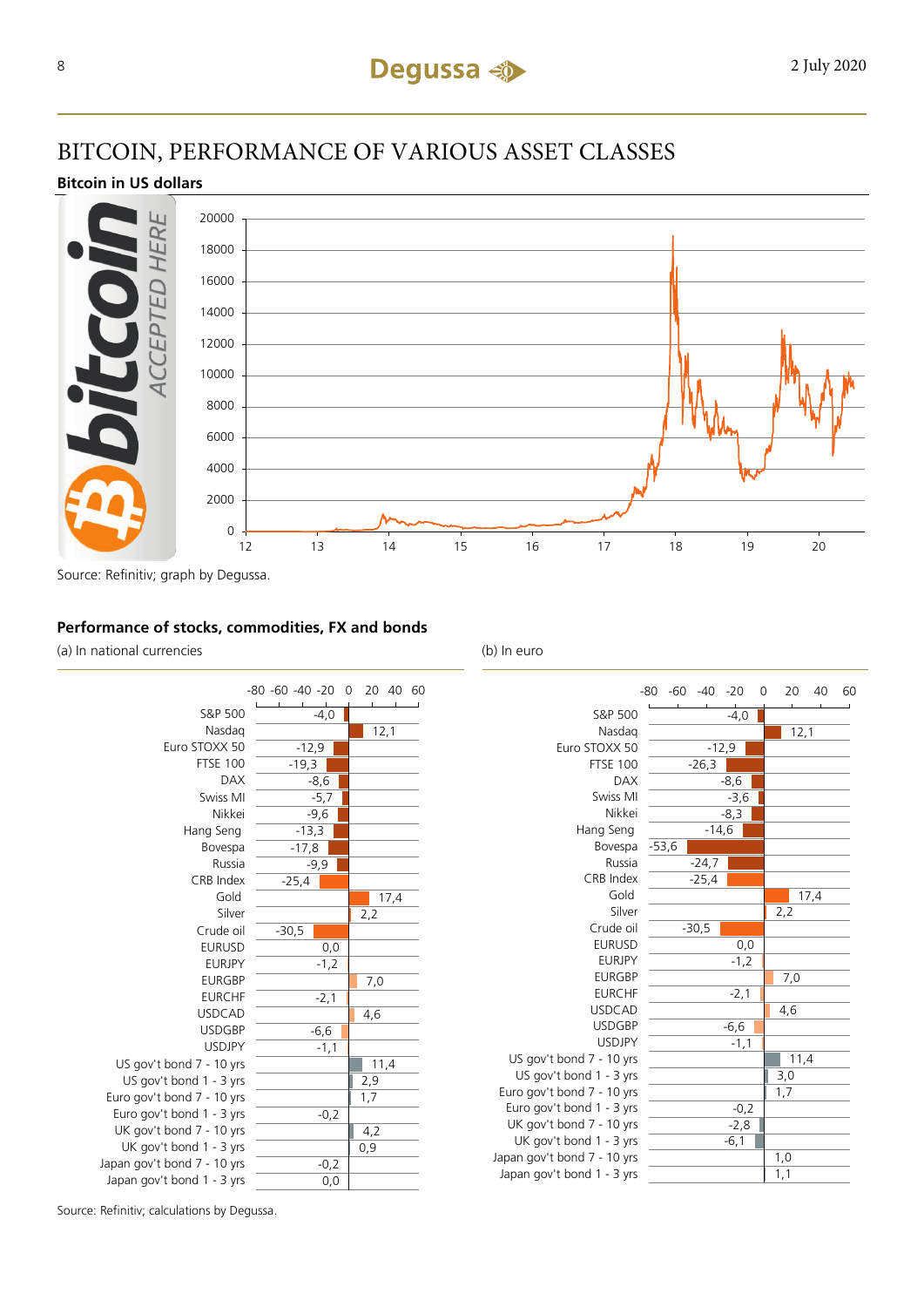#### **Articles in earlier issues of the** *Degussa Market Report*

| <i><b>Issue</b></i> | Content                                                                                              |
|---------------------|------------------------------------------------------------------------------------------------------|
| 2 July 2020         | Some Things You Need To Know About Money                                                             |
| 4 June 2020         | Gold in Times of Economic Crisis and Social Revolution                                               |
| 20 May 2020         | First the Money Supply Shock, Then the Inflation Shock                                               |
| 7 May 2020          | Be Aware of What Inflation Really Is                                                                 |
| 23 April 2020       | The Undesirable Effects of the Corona-Virus Relief Package                                           |
| 9 April 2020        | The Boom And Bust Theory That Does Not Crash                                                         |
| 26 March 2020       | With Mega Bail Outs, Governments Are The Big Winners                                                 |
| 12 March 2020       | The Truth About Money - Past, Present, Future                                                        |
| 27 February 2020    | Inflation Policy And Its Supporters                                                                  |
| 13 February 2020    | Gold-ETFs Versus Physical Gold: Difference Matters                                                   |
| 30 January 2020     | Do Not Think The Era Of Boom And Bust Has Ended                                                      |
| 23 January 2020     | Bull Markets, No Bubble Markets: Gold And Silver In 2020                                             |
| 19 December 2019    | The Inflation Sham                                                                                   |
| 5 December 2019     | Why the Feared Crash Keeps Us Waiting                                                                |
| 21 November 2019    | Asset Price Inflation and the Price of Gold                                                          |
| 7 November 2019     | <b>ETFs Drive Gold Demand</b>                                                                        |
| 24 October 2019     | The Inflationary Supply Of Unbacked US Dollars And The Price Of Gold                                 |
| 10 October 2019     | Let's Get Physical With Gold And Silver                                                              |
| 26 September 2019   | The US Dollar Beast                                                                                  |
| 12 September 2019   | The Inflationary Tide That Lifts all Boats but One                                                   |
| 29 August 2019      | The Disaster of Negative Interest Rate Policy                                                        |
| 15 August 2019      | The Gold Bull Market Is Back                                                                         |
| 1 August 2019       | Gold And Silver Prices - Get Going!                                                                  |
| 19 July 2019        | Facebook's Fake Money                                                                                |
| 4 July 2019         | It Looks Like A Gold Bull Market, It Feels Like A Gold Bull Market - Maybe It Is A Gold Bull Market? |
| 19 June 2019        | Good Money, Bad Money-And How Bitcoin Fits In                                                        |
| 6 June 2019         | Gold Outshines The US Dollar                                                                         |
| 23 May 2019         | The Boom That Will Have It Coming                                                                    |
| 9 May 2019          | The Crusade Against Risk                                                                             |
| 25 April 2019       | A Sound Investment Rationale for Gold                                                                |
| 11 April 2019       | Be Prepared For All Possibilities. The Case For Gold                                                 |
| 28 March 2019       | Sword of Damocles Over Asset Prices                                                                  |
| 14 March 2019       | The Big Central Banks Increase the Case for Gold                                                     |
| 28 February 2019    | The Fed Takes Full Control of the Bond Market - And Raises The Value of Gold                         |
| 14 February 2019    | Everything You Always Wanted to Know About Karl Marx and Central Banking (*But Were Afraid To Ask)   |
| 1 February 2019     | Pay Attention, Gold Investor: 'This Time is not Different'                                           |
| 17 January 2019     | US Interest Rate Down, Price of Gold up                                                              |
| 20 December 2018    | Gold Money in a Digitalised World Economy                                                            |
| 10 December 2018    | The Fed Supports Gold                                                                                |

The Degussa Marktreport (German) and the Degussa Market Report (English) are available at:

**www.degussa-goldhandel.de/marktreport**